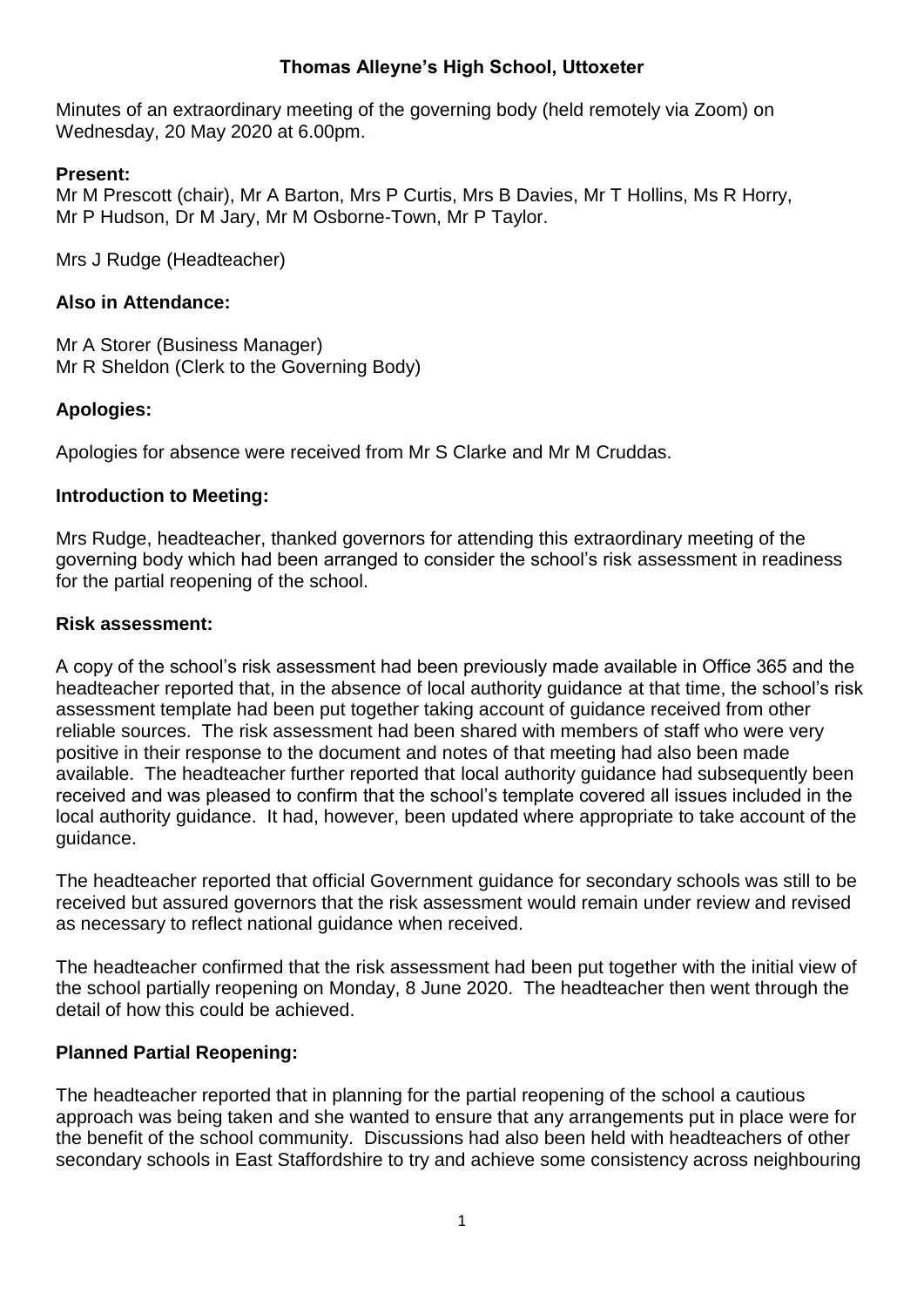schools. She was also mindful of Government advice that students had some face to face contact with teachers before the end of the school year.

The plan was for the school to partially reopen on Monday, 8 June for Y12 students only. Those students would be expected to come into school for 2 ½ hours each day and the following school blocks would be open to them – JCB block; Science block; Sports pavilion. (The Maths block would remain in use for children of key workers). It was anticipated that there would be 11 classes with a range of between 6 and 13 students in each class. The canteen would be open for access by students although it would not be serving food. A one-way system would be in place for movement around the different blocks and all security and fire alarm systems would remain in operation. The headteacher further reported that the arrangements in place for the Y12 students would enable further consideration of the risk assessment, with a view to the admission of other year groups in the following weeks. All current and future decisions around the partial reopening of the school would be dependent on teaching and support staff being available. This included in particular the cleaning staff who would ensure that a thorough cleaning programme was in place.

The Y12 students would have a reduced curriculum and the time would be used to ensure that all student progress could be monitored and recommended work streams made available to them. The Y12 students would only be in school for the week commencing 8 June and then expected to return for the final week of the school year – 13 July. The headteacher reported that this had been proposed to ensure the availability of teaching staff as other year groups were admitted into school. It would also help limit the movement of students and staff around the school site.

The headteacher reported that consideration was still being given to the partial re-admittance of Y10 students from 15 June and that the senior team was currently considering how this could be achieved. Various options were being considered, with priority being given to English, Maths and Science teaching and discussions around future subject options.

# **Governor Discussions:**

Full discussion took place following the outline given by the headteacher for the partial reopening of the school. The discussions included consideration given to both the educational advantages for the students and their health and wellbeing whilst in school. Governors recognised the importance of all students, where possible, to have some staff mentoring before the end of the school year. In considering the health and wellbeing of students the following issues were taken into account:

- PPE governors noted that guidance was that the wearing of face masks by teachers was not necessary but all first aid staff must have access to the full PPE pack. The headteacher was confident that PPE would be available. All staff would be required to adhere to social distancing and, if this was not possible, then the school would not re-open. Hand sanitisers would be available in every classroom and throughout the school.
- Toilets only one person would be allowed in a toilet block at any one time and that a system was already in place to help ensure that this was so. The business manager was pleased to confirm that the system, currently in use for children of key workers in schools, was working as well as could be expected.
- Water fountains all fountains around the school had now been taken out of use and students encouraged to bring water bottles into school.
- Staff supervision a member of the senior team was allocated to each teaching block in use and were accessible by both students and other members of staff as necessary.
- Staff attendance the headteacher confirmed that vulnerable members of staff would not be required to attend school.